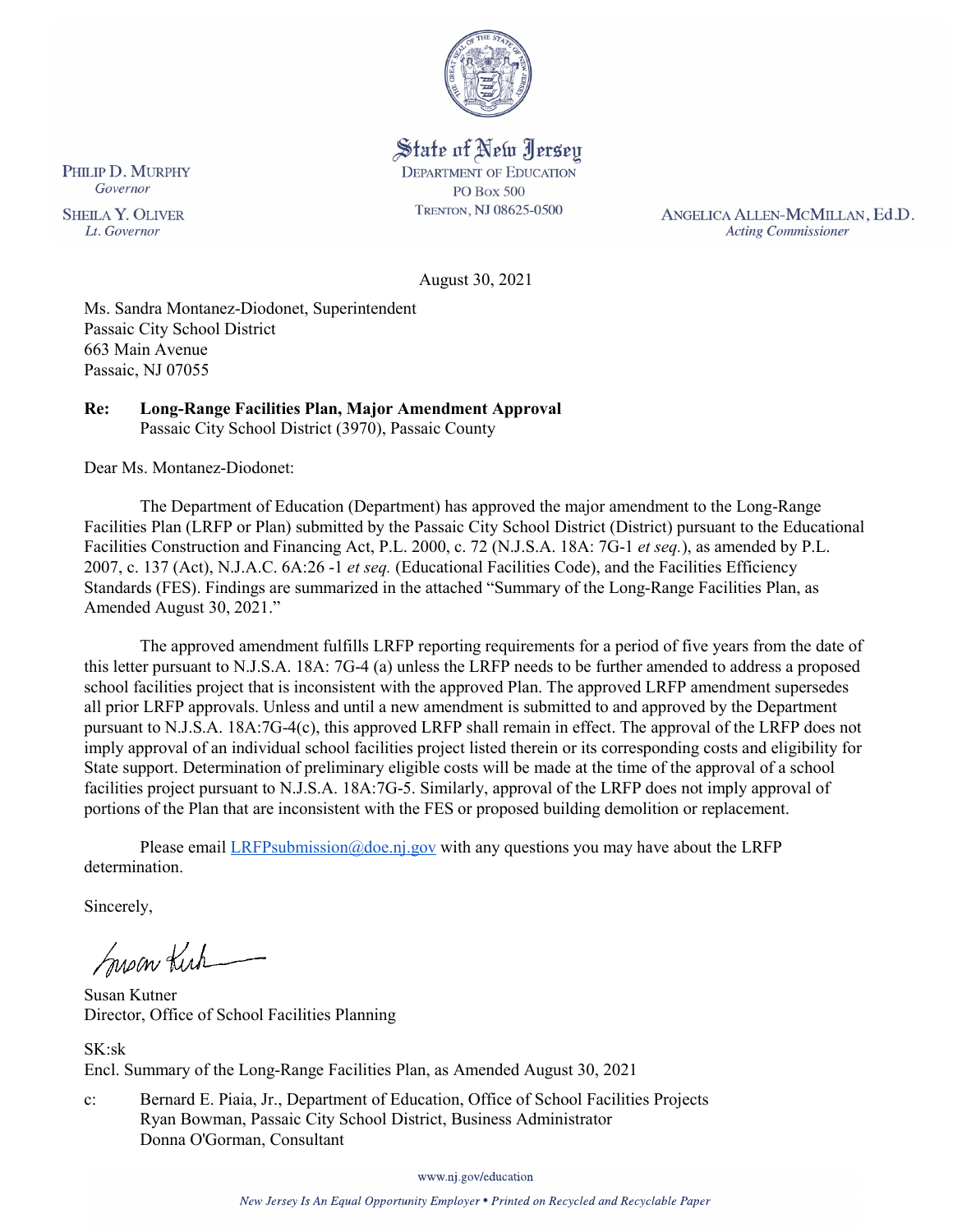# **Passaic City School District (3970) Summary of the Long-Range Facilities Plan, as Amended August 30, 2021**

The Department of Education (Department) has completed its review of the major amendment to the Long-Range Facilities Plan (LRFP or Plan) submitted by the Passaic City School District (District) pursuant to the Educational Facilities Construction and Financing Act, P.L. 2000, c. 72 (N.J.S.A. 18A: 7G-1 *et seq.*), as amended by P.L. 2007, c. 137 (Act), N.J.A.C. 6A:26-1 et seq. (Educational Facilities Code), and the Facilities Efficiency Standards (FES).

The following provides a summary of the District's approved amended LRFP. The summary is based on the standards set forth in the Act, the Educational Facilities Code, the FES, District-reported information in the Department's LRFP reporting system, and supporting documentation. The referenced reports in *italic* text are standard reports available on the Department's LRFP website.

# **1. Inventory Overview**

The District is classified as a SDA District for funding purposes. It provides services for students in grades PK-12.

The District identified existing and proposed schools, sites, buildings, rooms, and site amenities in its LRFP. Table 1 lists the number of existing and proposed district schools, sites, and buildings. Detailed information can be found in the *School Asset Inventory Report* and the *Site Asset Inventory Report.*

**As directed by the Department, school facilities projects that have received initial approval by the Department and have been approved by the voters, if applicable, are represented as "existing" in the LRFP.** Approved projects that include new construction and/or the reconfiguration/reassignment of existing program space are as follows: Dayton Avenue Campus (ECC, elementary school, magnet school, middle school).

| Category                                     | <b>Existing</b> | <b>Proposed</b> |
|----------------------------------------------|-----------------|-----------------|
| Number of Schools (assigned DOE school code) |                 |                 |
| Number of School Buildings <sup>1</sup>      |                 |                 |
| Number of Non-School Buildings <sup>2</sup>  |                 |                 |
| Number of Vacant Buildings (district-owned)  |                 |                 |
| Number of Sites                              |                 |                 |

# **Table 1: Number of Schools, School Buildings, and Sites**

Based on the existing facilities inventory submitted by the District:

- Schools using leased buildings (short or long-term): School No. 5 (097), School No. 16 (180), Roosevelt School No. 10 (130) - annex, Capuana School No. 15 (170) - Annex
- Schools using temporary classroom units (TCUs), excluding TCUs supporting construction: Jefferson School No. 1 (080), Roosevelt School No. 10 (130)
- Vacant/unassigned school buildings:  $n/a$

 $\overline{a}$ 

<span id="page-1-1"></span><span id="page-1-0"></span>*<sup>1</sup>* Includes district-owned buildings and long-term leases serving students in district-operated programs

<sup>&</sup>lt;sup>2</sup> Includes occupied district-owned buildings not associated with a school, such as administrative buildings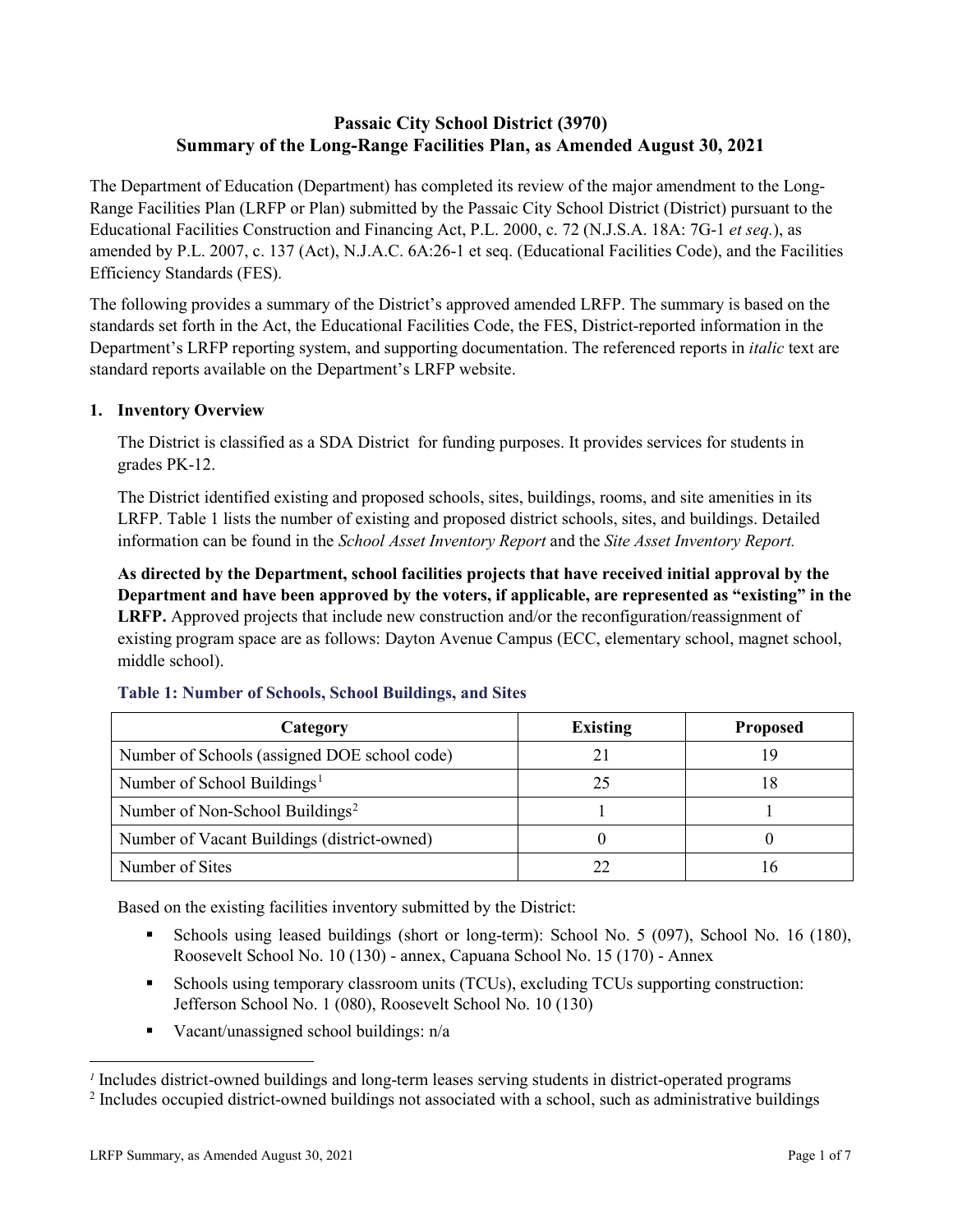Findings:

The Department has determined that the proposed inventory is adequate for approval of the District's LRFP amendment. However, the LRFP determination does not imply approval of an individual school facilities project listed within the LRFP; the District must submit individual project applications for project approval.

# **2. District Enrollments**

The District determined the number of students, or "proposed enrollments," to be accommodated for LRFP planning purposes on a district-wide basis and in each school.

The Department minimally requires the submission of a standard cohort-survival projection using historic enrollment data from the Application for School State Aid (ASSA) or NJ Smart. The cohort-survival method projection method forecasts future students based upon the survival of the existing student population as it moves from grade to grade. A survival ratio of less than 1.00 indicates a loss of students, while a survival ratio of more than 1.00 indicates the class size is increasing. For example, if a survival ratio tracking first to second grade is computed to be 1.05, the grade size is increasing by 5% from one year to the next. The cohort-survival projection methodology works well for communities with stable demographic conditions. Atypical events impacting housing or enrollments, such as an economic downturn that halts new housing construction or the opening of a charter or private school, typically makes a cohort-survival projection less reliable.

**Proposed enrollments are based on a modified cohort-survival enrollment projection.** (2020-21 enrollments atypically low due to pandemic; additional considerations for new housing.) Adequate supporting documentation was submitted to the Department to justify the proposed enrollments. Table 2 provides a comparison of existing and projected enrollments. All totals include special education students.

|                              | <b>Existing Enrollments</b> | <b>District Proposed Enrollments</b> |
|------------------------------|-----------------------------|--------------------------------------|
| <b>Grades</b>                | 2019-20                     | 2023-24                              |
| PK (excl. private providers) | 1,350                       | 1,263                                |
| Grades K to 5                | 5,573                       | 4,923                                |
| Grades 6 to 8                | 3,309                       | 2,703                                |
| Grades 9 to 12               | 3,337                       | 3,833                                |
| <b>Totals PK to 12</b>       | 13,569                      | 12,722                               |

# **Table 2: Enrollments**

Findings:

The Department has determined the District's proposed enrollments to be acceptable for approval of the District's LRFP amendment. The Department will require a current enrollment projection at the time an application for a school facilities project is submitted incorporating the District's most recent enrollments in order to verify that the LRFP's planned capacity is appropriate for the updated enrollments.

# **3. District Practices Capacity**

Based on information provided in the room inventories, District Practices Capacity was calculated for each school building to determine whether adequate capacity is proposed for the projected enrollments based on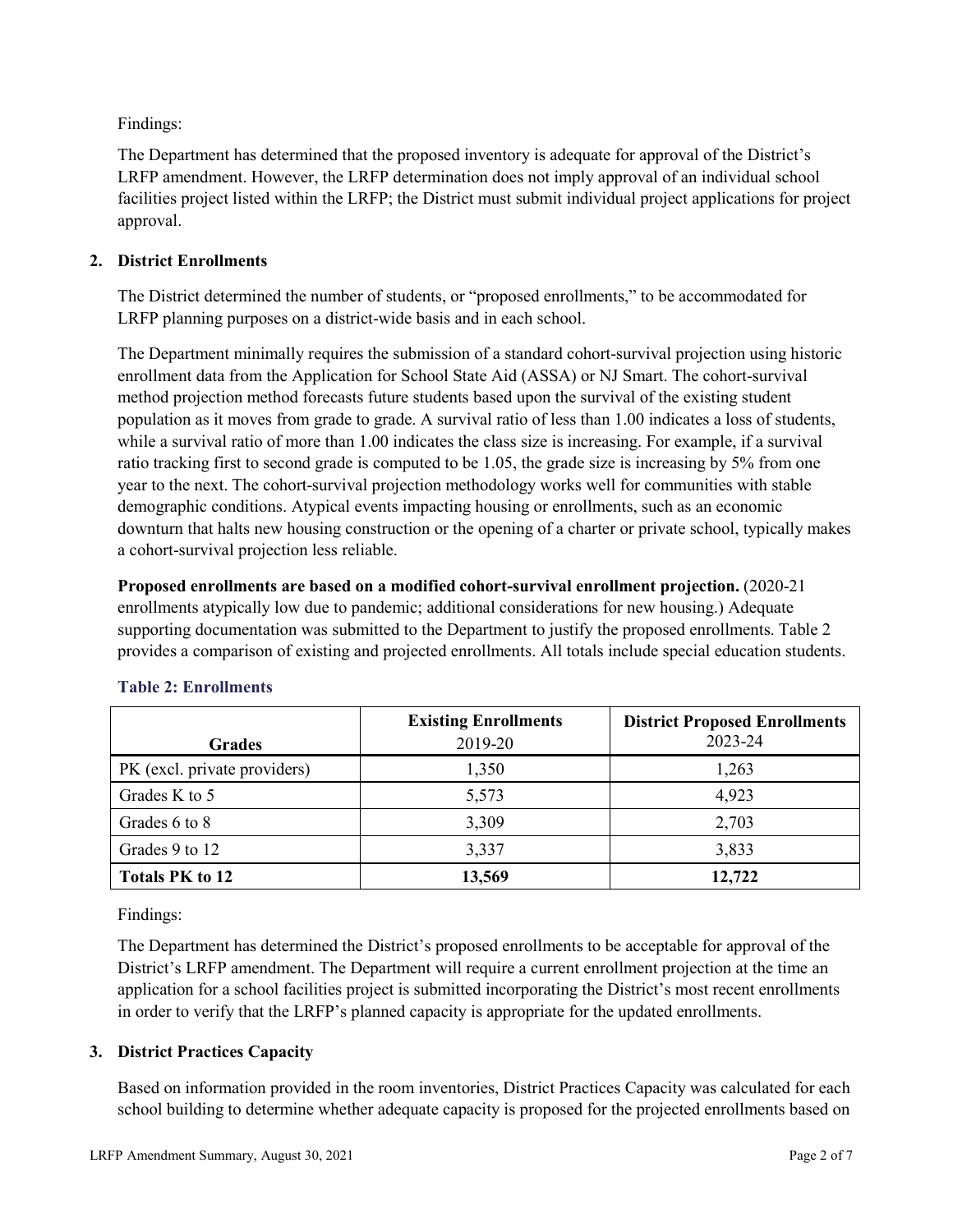district scheduling and class size practices. The capacity totals assume instructional buildings can be fully utilized regardless of school sending areas, transportation, and other operational issues. The calculations only consider district-owned buildings and long-term leases; short term leases and temporary buildings are excluded. **A capacity utilization factor of 90% for classrooms serving grades K-8 and 85% for classrooms serving grades 9-12 is applied in accordance with the FES.** No capacity utilization factor is applied to preschool classrooms.

In certain cases, districts may achieve adequate District Practices Capacity to accommodate enrollments but provide inadequate square feet per student in accordance with the FES, resulting in educational adequacy issues and "Unhoused Students." Unhoused students are considered in the "Functional Capacity" calculations used to determine potential State support for school facilities projects and are analyzed in Section 4.

Table 3 provides a summary of proposed enrollments and existing and proposed District-wide capacities. Detailed information can be found in the LRFP website reports titled *FES and District Practices Capacity Report, Existing Rooms Inventory Report, and Proposed Rooms Inventory Report.*

| <b>Grades</b>              | <b>Proposed</b><br><b>Enrollments</b> | <b>Existing</b><br><b>District</b><br><b>Practices</b><br>Capacity | <b>Existing</b><br>Deviation* | <b>Proposed</b><br><b>District</b><br><b>Practices</b><br>Capacity | <b>Proposed</b><br>Deviation* |
|----------------------------|---------------------------------------|--------------------------------------------------------------------|-------------------------------|--------------------------------------------------------------------|-------------------------------|
| Elementary ( $PK$ to 5)    | 6,186                                 | 6,420.98                                                           | 234.98                        | 6,794.08                                                           | 608.08                        |
| Middle $(6 \text{ to } 8)$ | 2,793                                 | 5,817.44                                                           | 3,114.44                      | 2,812.21                                                           | 109.21                        |
| High $(9 \text{ to } 12)$  | 3,833                                 | 2,376.71                                                           | $-1,456.29$                   | 3,840.79                                                           | 7.79                          |
| <b>District Totals</b>     | 12,722                                | 14,615.14                                                          | 1,893.14                      | 13,447.10                                                          | 725.10                        |

# **Table 3: District Practices Capacity Analysis**

*\* Positive numbers signify surplus capacity; negative numbers signify inadequate capacity. Negative values for District Practices capacity are acceptable for approval if proposed enrollments do not exceed 100% capacity utilization.*

Considerations:

- Based on the proposed enrollments and existing room inventories, the District is projected to have inadequate capacity for the following grade groups, assuming all school buildings can be fully utilized: 9-12
- Adequate justification has been provided by the District if the proposed capacity for a school significantly deviates from the proposed enrollments. Generally, surplus capacity is acceptable for LRFP approval if additional capacity is not proposed through new construction.

# Findings:

The Department has determined that proposed District capacity, in accordance with the proposed enrollments, is adequate for approval of the District's LRFP amendment. The Department will require a current enrollment projection at the time an application for a school facilities project is submitted, incorporating the District's most recent Fall Enrollment Report, in order to verify that the LRFP's planned capacity meets the District's updated enrollments.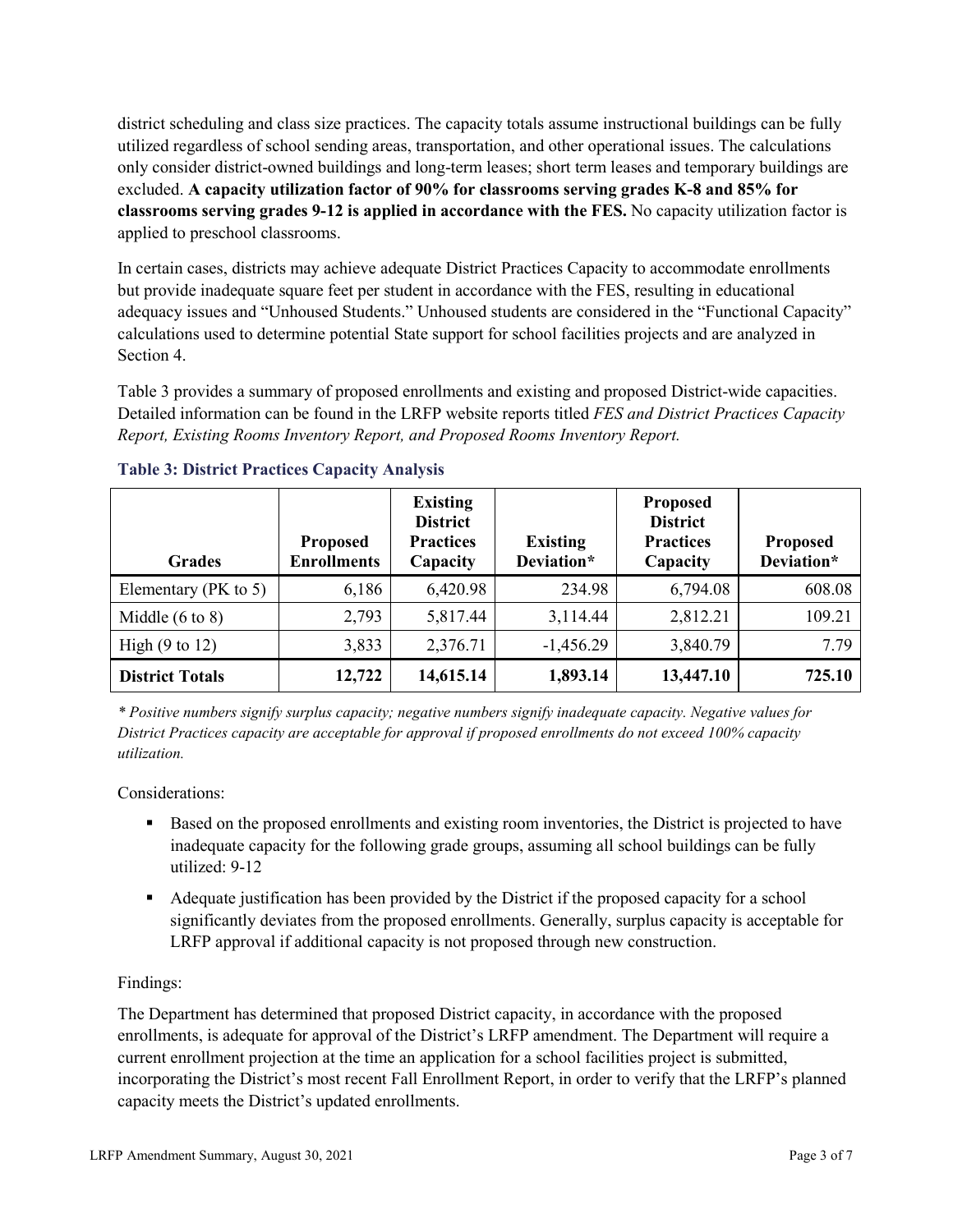# **4. New Construction Funding Eligibility**

*Functional Capacity* was calculated and compared to the proposed enrollments to provide a **preliminary estimate** of Unhoused Students and new construction funding eligibility. **A final determination will be made at the time of project application approval.**

*Functional Capacity* is the adjusted gross square footage of a school building *(total gross square feet minus excluded space)* divided by the minimum area allowance per full-time equivalent student for the grade level contained therein. *Unhoused Students* is the number of students projected to be enrolled in the District that exceeds the Functional Capacity of the District's schools pursuant to N.J.A.C. 6A:26-2.2(c). *Excluded Square Feet* includes (1) square footage exceeding the FES for any pre-kindergarten, kindergarten, general education, or self-contained special education classroom; (2) grossing factor square footage *(corridors, stairs, mechanical rooms, etc.)* that exceeds the FES allowance, and (3) square feet proposed to be demolished or discontinued from use. Excluded square feet may be revised during the review process for individual school facilities projects.

Table 4 provides a preliminary assessment of the Functional Capacity, Unhoused Students, and Estimated Maximum Approved Area for Unhoused Students for each FES grade group. The calculations exclude temporary facilities and short-term leased buildings. School buildings proposed for whole or partial demolition or reassignment to a non-school use are excluded from the calculations pending project application review. If a building is proposed to be reassigned to a different school, the square footage is applied to the proposed grades after reassignment. Buildings that are not assigned to a school are excluded from the calculations. In addition, only preschool students eligible for state funding (former ECPA students) are included. Detailed information concerning the calculations can be found in the *Functional Capacity and Unhoused Students Report* and the *Excluded Square Footage Report.*

| Category                                     | PK/K to 5 | 6 to 8   | 9 to 12    | <b>Total</b> |
|----------------------------------------------|-----------|----------|------------|--------------|
| Eligible PK /K-12 Proposed Enrollments       | 6,186     | 2,703    | 2,833      |              |
| FES Area Allowance (SF/student)              | 125.00    | 134.00   | 151.00     |              |
| <b>Prior to Completion of Proposed Work:</b> |           |          |            |              |
| <b>Existing Gross Square Feet</b>            | 941,353   | 520,033  | 675,682    | 2,137,069    |
| <b>Adjusted Gross Square Feet</b>            | 812,546   | 378,524  | 125,055    | 1,316,124    |
| <b>Adjusted Functional Capacity</b>          | 6,500.37  | 2,818.92 | 849.34     |              |
| Unhoused Students                            | 0.00      | 0.00     | 2,983.66   |              |
| Est. Max. Area for Unhoused Students         | 0.00      | 0.00     | 450,532.24 |              |
| <b>After Completion of Proposed Work:</b>    |           |          |            |              |
| Gross Square Feet                            | 941,353   | 457,538  | 678,273    | 2,087,165    |
| New Gross Square Feet                        | $\theta$  | $\theta$ | 500,100    | 500,100      |
| <b>Adjusted Gross Square Feet</b>            | 812,546   | 378,524  | 625,155    | 1,816,224    |
| <b>Functional Capacity</b>                   | 6,500.37  | 2,818.92 | 4,161.26   |              |
| <b>Unhoused Students after Construction</b>  | 0.00      | 0.00     | 0.00       |              |
| Est. Max. Area Remaining                     | 0.00      | 0.00     | 0.00       |              |

#### **Table 4: Estimated Maximum Approved Area for Unhoused Students**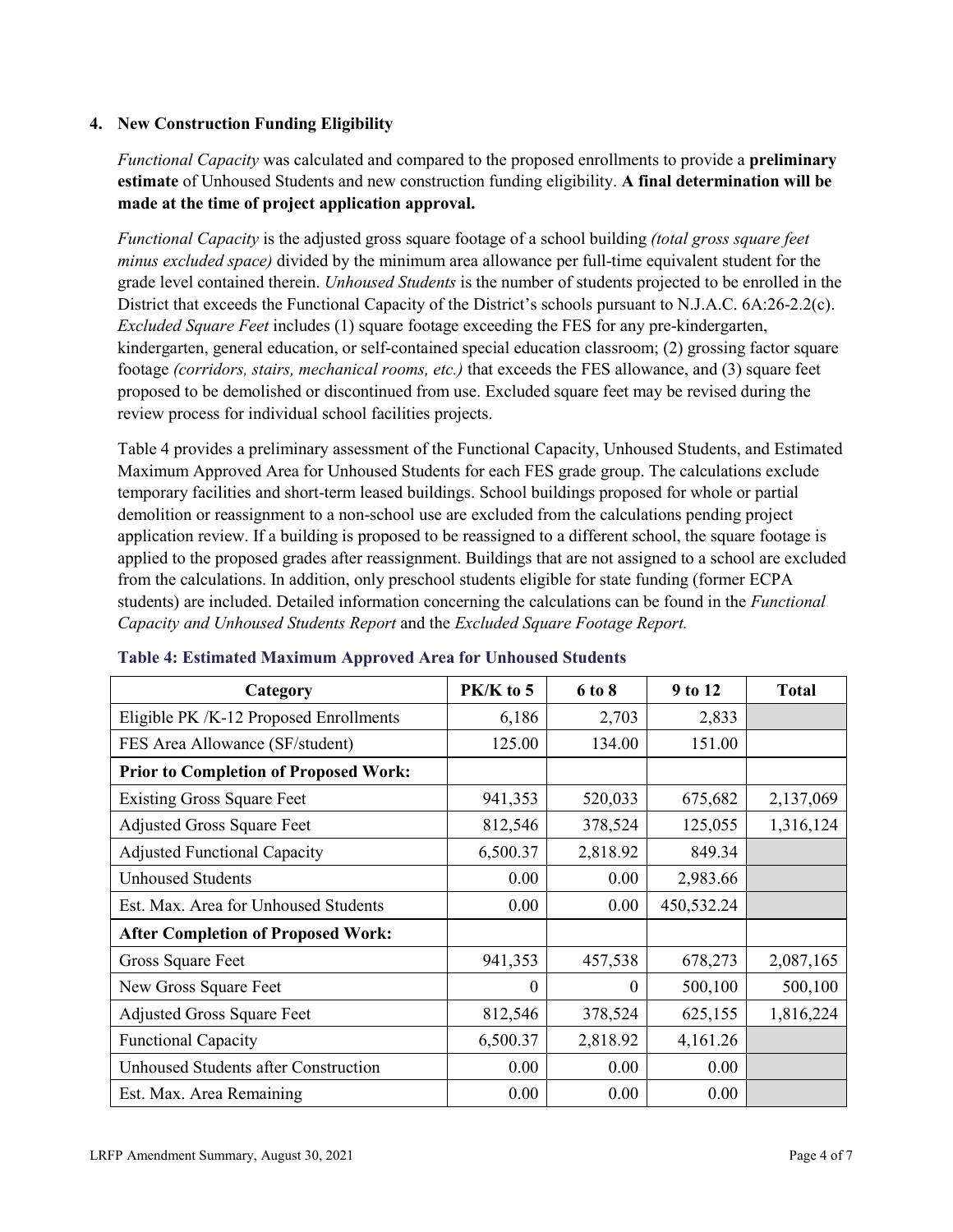Facilities used for non-instructional or non-educational purposes are ineligible for State support under the Act. However, projects for such facilities shall be reviewed by the Department to determine whether they are consistent with the District's LRFP and whether the facility, if it is to house students (full or part time) conforms to educational adequacy requirements. These projects shall conform to all applicable statutes and regulations.

Estimated costs represented in the LRFP by the District are for capital planning purposes only. The estimates are not intended to represent preliminary eligible costs or final eligible costs of approved school facilities projects.

Considerations:

- The District has approved projects pending completion, as noted in Section 1, that impact the Functional Capacity calculations.
- **The Functional Capacity calculations** *exclude* square feet proposed for demolition or discontinuation for the following FES grade groups and school buildings pending a feasibility study and project review: 9-12.
- Based on the preliminary assessment, the District has Unhoused Students prior to the completion of proposed work for the following FES grade groups: 9-12.
- New construction is proposed for the following FES grade groups: 9-12.
- Proposed new construction exceeds the estimated maximum area allowance for Unhoused Students prior to the completion of the proposed work for the following grade groups: 9-12.
- The District, based on the preliminary LRFP assessment, will not have Unhoused Students after completion of the proposed LRFP work. If the District is projected to have Unhoused Students, adequate justification has been provided to confirm educational adequacy in accordance with Section 6 of this determination.

# Findings:

Functional Capacity and Unhoused Students calculated in the LRFP are preliminary estimates. Preliminary Eligible Costs (PEC) and Final Eligible Costs (FEC) will be included in the review process for specific school facilities projects. A feasibility study undertaken by the District is required if building demolition or replacement is proposed per N.J.A.C. 6A:26-2.3(b)(10).

# **5. Proposed Work**

The District assessed program space, capacity, and physical plant deficiencies to determine corrective actions. Capital maintenance, or *"system actions,"* address physical plant deficiencies due to operational, building code, and /or life cycle issues. Inventory changes, or *"inventory actions,*" add, alter, or eliminate sites, site amenities, buildings, and/or rooms.

The Act (N.J.S.A. 18A:7G-7b) provides that all school facilities shall be deemed suitable for rehabilitation unless a pre-construction evaluation undertaken by the District demonstrates to the satisfaction of the Commissioner that the structure might pose a risk to the safety of the occupants even after rehabilitation or that rehabilitation is not cost-effective. Pursuant to N.J.A.C. 6A:26-2.3(b)(10), the Commissioner may identify school facilities for which new construction is proposed in lieu of rehabilitation for which it appears from the information presented that new construction is justified, provided, however, that for such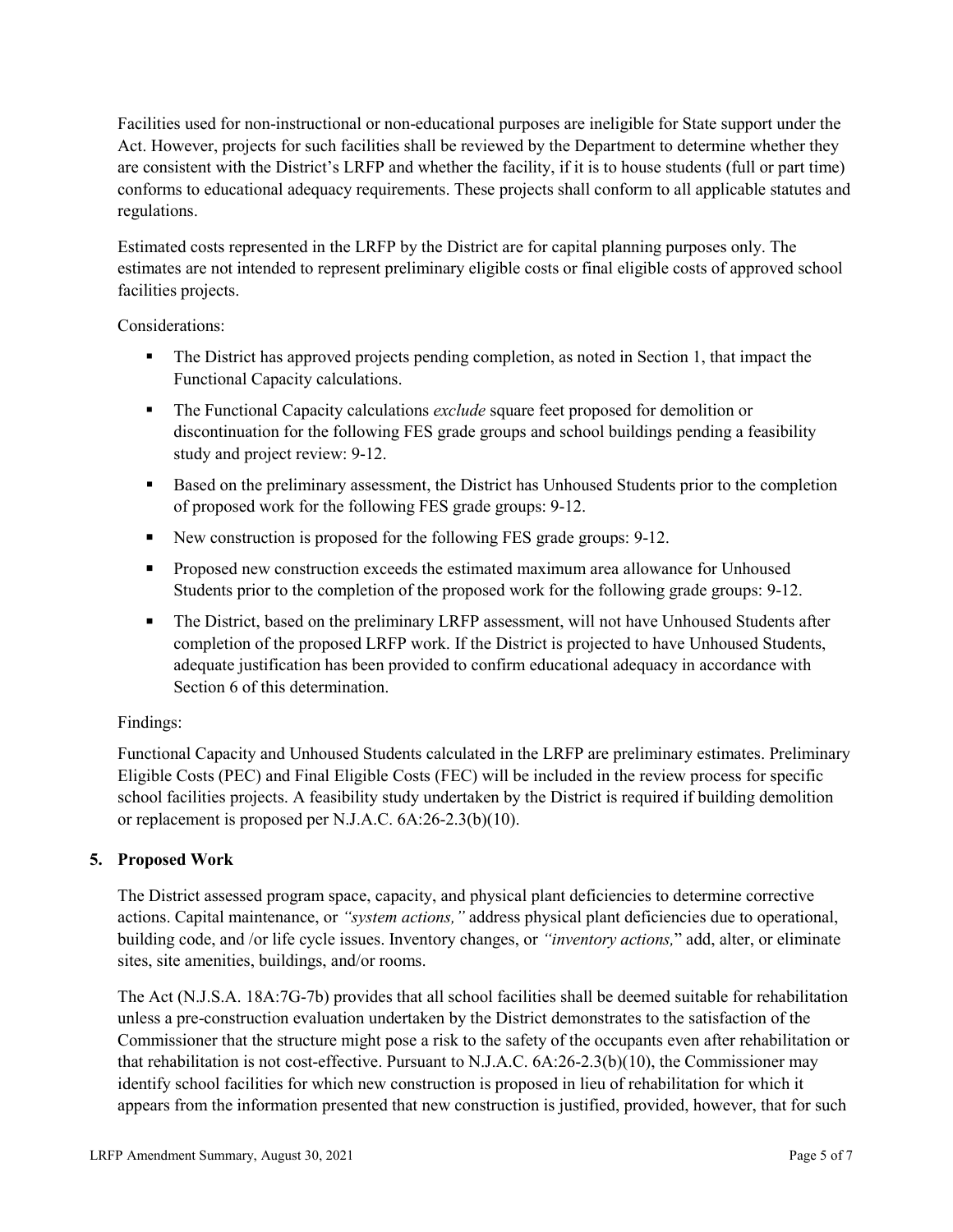school facilities so identified, the District must submit a feasibility study as part of the application for the specific school facilities project. The cost of each proposed building replacement is compared to the cost of additions or rehabilitation required to eliminate health and safety deficiencies and to achieve the District's programmatic model.

Table 5 lists the scope of work proposed for each school based on the building(s) serving their student population. Proposed inventory changes are described in the LRFP website reports titled *"School Asset Inventory Report and "Proposed Room Inventory Report."* Information concerning proposed systems work, or capital maintenance can be found in a supporting document submitted by the District.

With the completion of the proposed work, the following schools are proposed to be eliminated: School 5 (097), School No. 15 (180); the following schools are proposed to be added: n/a - The 4 Dayton Avenue schools are represented as existing pending DOE school codes since they are under construction.

| <b>Proposed Scope of Work</b>                                                                  | <b>Applicable Schools</b>                                                                                                                                                                                                    |
|------------------------------------------------------------------------------------------------|------------------------------------------------------------------------------------------------------------------------------------------------------------------------------------------------------------------------------|
| <b>Renovation only</b> (no new construction)                                                   |                                                                                                                                                                                                                              |
| System actions only (no inventory actions)                                                     | Jefferson School No. 1 (080); Roosevelt<br>School No. 10 (130), Capuana School No.<br>15 (170); Pulaski School No. 8 (120);<br>Passaic HS (050); Sotomayor School No. 21<br>(303); PASE (301); Passaic Prep Academy<br>(302) |
| Existing inventory actions only (no systems actions)                                           | n/a                                                                                                                                                                                                                          |
| Systems and inventory changes                                                                  | Cruise School No. 11 (140); Ryan School<br>No. 19 (200); Drago School No. 3 (090);<br>MLK School No. 6 (100); Etta Gero School<br>No. 9 (125); Grant School No. 7 (110)                                                      |
| <b>New construction</b>                                                                        |                                                                                                                                                                                                                              |
| Building addition only (no systems actions)                                                    | n/a                                                                                                                                                                                                                          |
| Renovation and building addition (system, existing<br>inventory, and new construction actions) | n/a                                                                                                                                                                                                                          |
| New building on existing site                                                                  | Passaic HS (050)                                                                                                                                                                                                             |
| New building on new or expanded site                                                           | n/a                                                                                                                                                                                                                          |
| Site and building disposal (in addition to above scopes)                                       |                                                                                                                                                                                                                              |
| Partial building demolition                                                                    | n/a                                                                                                                                                                                                                          |
| Whole building demolition                                                                      | Passaic HS (050)                                                                                                                                                                                                             |
| Site and building disposal or discontinuation of use                                           | School No. 5 (097) lease; School No. 16<br>(180) lease; Capuana School 15 (170) -<br>Annex lease; Former Lincoln MS                                                                                                          |

#### **Table 5: School Building Scope of Work**

Findings:

The Department has determined that the proposed work is adequate for approval of the District's LRFP amendment. However, Department approval of proposed work in the LRFP does not imply the District